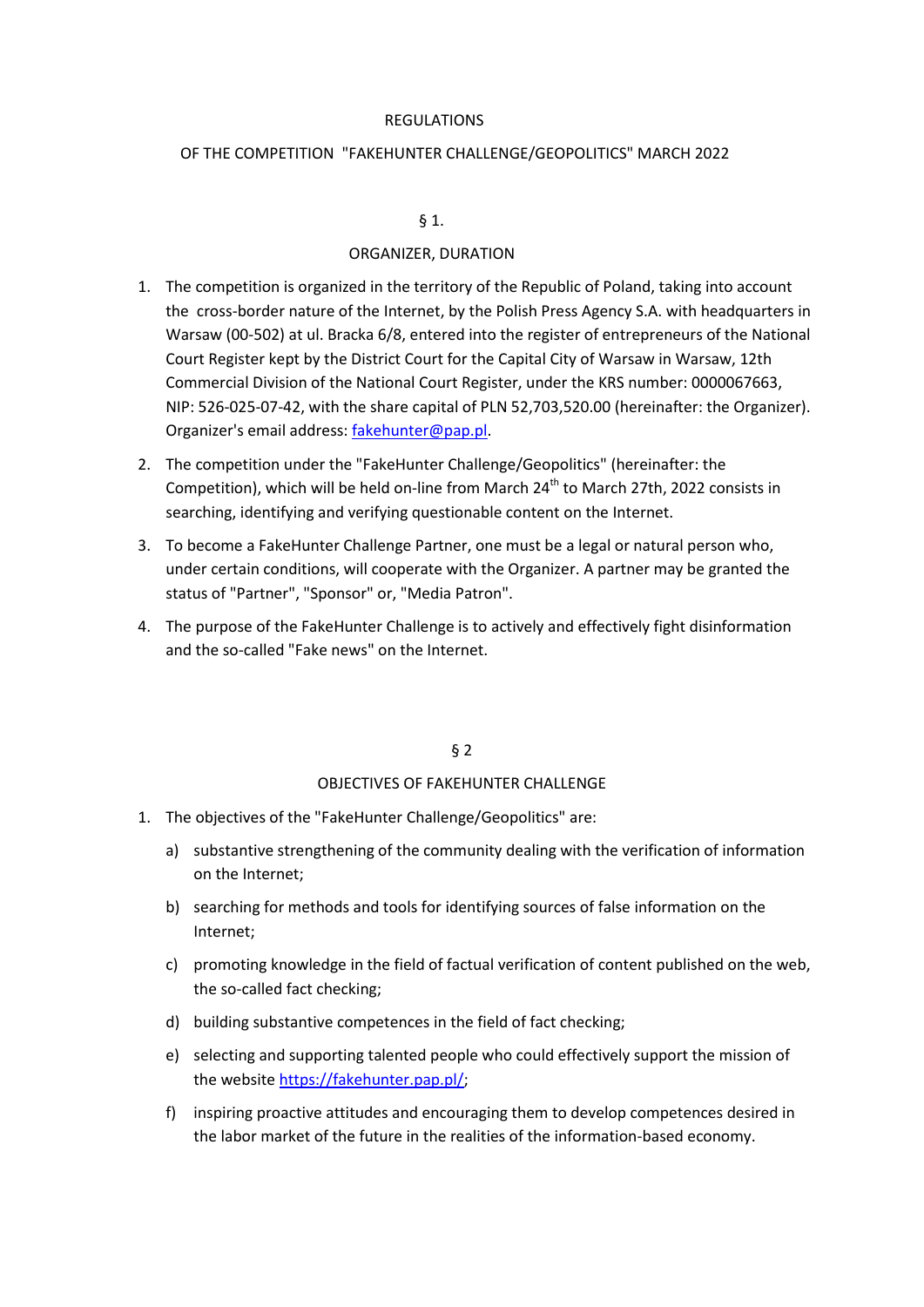## TERMS AND CONDITIONS OF PARTICIPATION IN FAKEHUNTER CHALLENGE

- 1. The FakeHunter Challenge/Geopolitics is open and the participation is free of charge.
- 2. To become a participant of the FakeHunter Challenge/Geopolitics, one must be a natural person who is an adult and has full legal capacity or is a person over 13 years of age and under 18 years of age, with limited legal capacity, and having the consent of a statutory representative / legal guardian to participate in it (hereinafter: Participant).
- 3. Entities listed in par. 2 of this paragraph may take part individually or in teams. In both cases they are referred to as a Participant, subject to the second sentence of this paragraph. The number of people in a given team can vary from 1 to 5 people.
- 4. Participants jointly participating in the FakeHunter Challenge/Geopolitics are required to appoint a representative to represent them before the Competition jury.
- 5. Each participant may join only one team.
- 6. The Organizer, Associates, members of the Competition jury, Partners, family members of the Organizer, Associates and Partners up to the second degree of kinship or affinity and employees of the Organizer employed under an employment contract at the time of the Competition may not participate in the FakeHunter Challenge/Geopolitics.
- 7. The application for the Competition is as follows:

a) The condition for participation in the Competition is to fill in the form to which you can find the link on the website: https://fakehunter.pap.pl/challengeV

- b) During registration, each Participant is obliged to provide:
- 1. First and last name
- 2. Age
- 3. E-mail address
- 4. Telephone number (optional)

c) Upon registration for the FakeHunter Challenge/Geopolitics, each Participant agrees to receive e-mails from the Organizer, including the materials of the Partners, both before and after the FakeHunter Challenge/Geopolitics.

- 8. Registration for FakeHunter Challenge/Geopolitics is available from March 11<sup>th</sup> 2022 08:00h am until 11:00h am on March  $27<sup>th</sup>$  2022.
- 9. Filling in the form by the Participant and its acceptance by the Organizer is not tantamount to his qualification for the FakeHunter Challenge/Geopolitics.
- 10. The Organizer should be informed about any changes to the form sent previously by e-mail to the following address: [fakehunter@pap.pl.](mailto:fakehunter@pap.pl)
- 11. The Organizer may refuse the right to participate in the FakeHunter Challenge/Geopolitics to persons of who the Organizer has a reasonable suspicion that they have registered for a purpose other than taking part in the Competition organized as part of the FakeHunter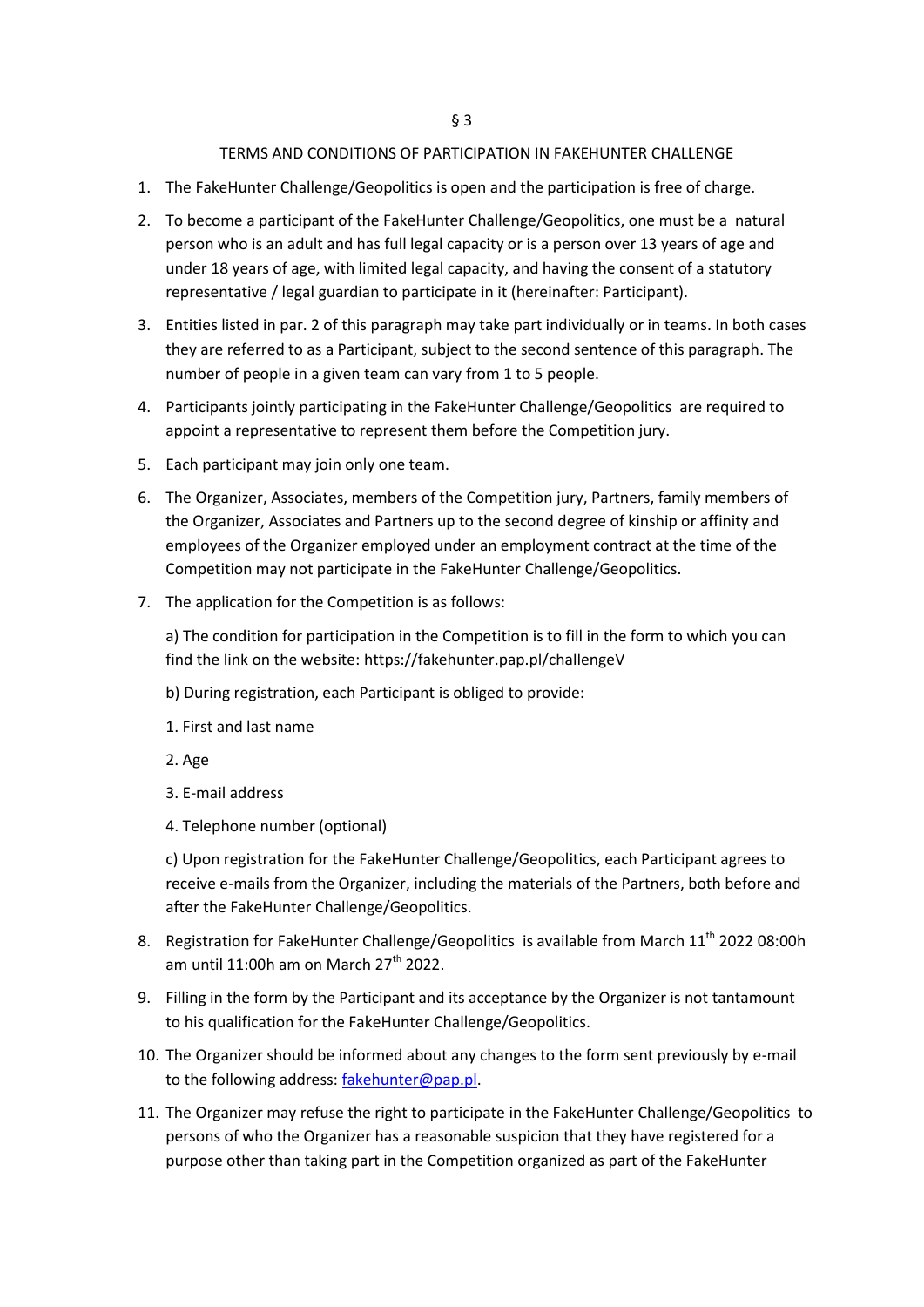Challenge/Geopolitics or do not meet the conditions described in § 3 point 6. Such registration of the Participant will be considered ineffective.

12. The Organizer may grant the team or the Participant the right to participate in the FakeHunter Challenge/Geopolitics despite the lack of notification via the registration form referred to above.

# § 4

# THE COURSE OF THE FAKEHUNTER CHALLENGE/GEOPOLITICS

- 1. The contest will be conducted on-line on March  $24^{th}$ - $27^{th}$ , 2022, while the competing itself within the categories of the competition described in § 5 point 3 will take place from 00:01 amon March 24th untill 23:00 pm on March 27th. The competition will close on April  $1<sup>st</sup>$  with the announcement of the verdict by the competition jury.
- 2. To take part in the Competition, you must have an email account and access to the Internet.
- 3. The results of the competition of the Participants' teams based on the jury's verdict will be presented on April 1<sup>st</sup>, 2022.
- 4. The Organizer reserves the right to publish the works of the Participants, which include the "fake news" found; justifications about their falsehood; sources from which they come, etc. on the website https://fakehunter.pap.pl/, as well as on the websites, information and social media of the Organizer and its partners.
- 5. All verifying reports that have been accounted as verifiable with the facts will be published, as well as the verifications of information and facts contained in them that have been accounted as complied with the Fake Hunter fact-checking rules by the jury will be published on the website at address - https://fakehunter.pap.pl/, based on reliable sources, in accordance with the fact checking methodology adopted on this website.
- 6. If the Participants have objections to the compliance of the FakeHunter Challenge/Geopolitics with these Regulations or applicable law, the Participants may submit a complaint to the e-mail address fakehunter@pap.pl within 48 hours from the announcement of the verdict. The complaint should contain a list of source materials or other factual evidence, in accordance with FakeHunter's "Fact Check Rules", indicating that the jury's verdict is factually flawed. The complaint must be sent by e-mail to the Organiser's address provided in § 1 section 1 above with the annotation "FakeHunter Challenge/Geopolitics - Complaint". After the above-mentioned deadline, complaints will not be considered.
- 7. Correctly filed complaints will be considered by the Organizer within 48 hours of their submission. The organizer will consider the submitted complaints and inform the applicant about the position taken via e-mail.
- 8. Any disputes arising in connection with participation in the FakeHunter Challenge/Geopolitics or the provisions of these Regulations will be considered by the court having jurisdiction over the Organiser's headquater.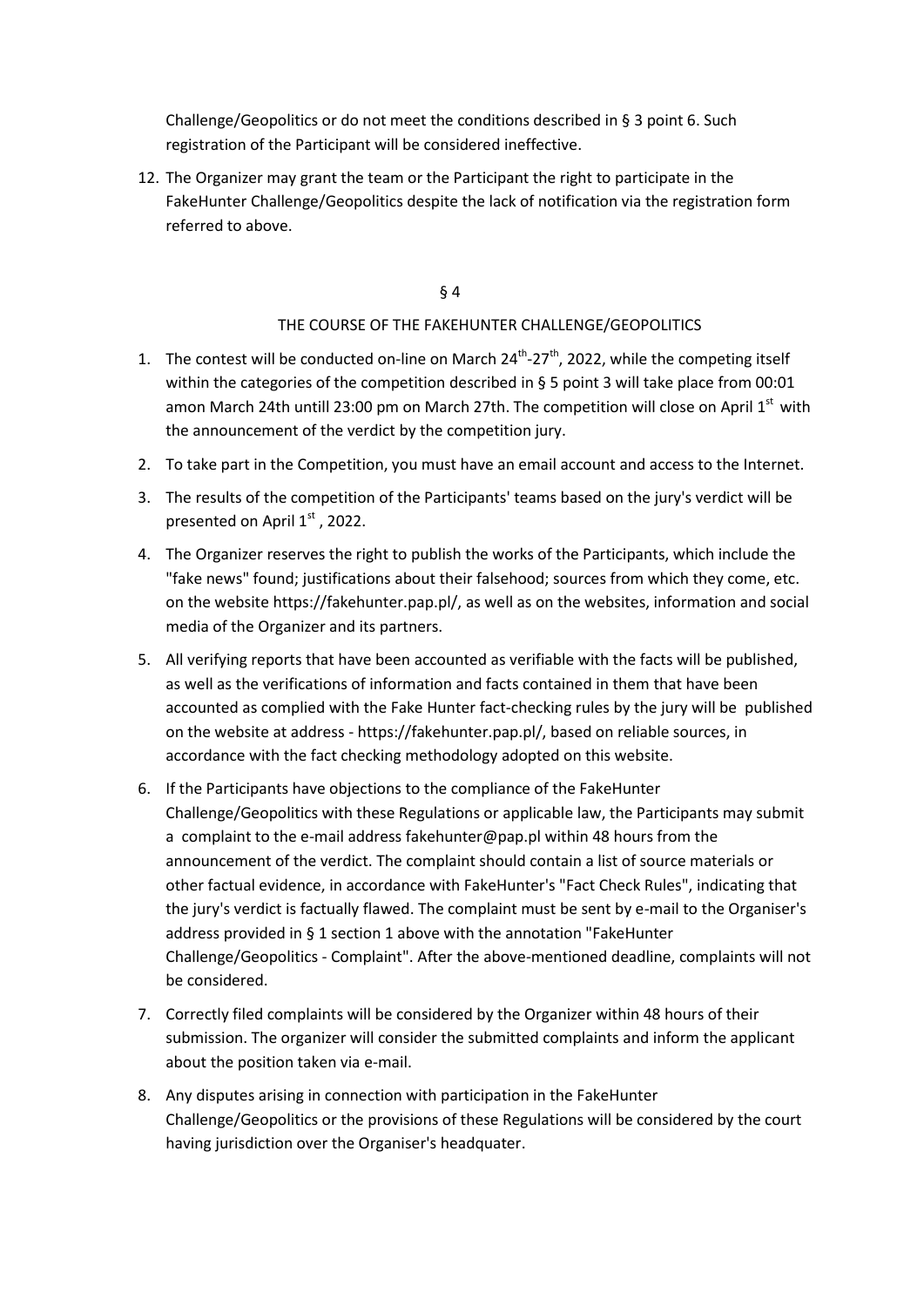#### CONTEST

- 1. As part of the FakeHunter Challenge/Geopolitics, a Competition will be held, the subject of which will be to solve the competition tasks.
- 2. Competition tasks (hereinafter: Competitions) constitute the whole and the points scored in them add up to form the overall result of a given team or a single Participant.
- 3. Competition & short description.
	- 1) Hunting for fake news:

In this Competition, the number of publications submitted using the form on the website at https://fakehunter.pap.pl/challengeV - or entered into the #FakeHunter website system using the plugin, mobile application or the #FakeHunter chatbot, publication submissions that were published on the Internet, with an individual URL address and available to the public, substantively related to the subject area applicable in the Competition, specified on the competition website at: https://fakehunter.pap.pl/challengeV, which the verifiability jury considers verifiable and possible to issue verdict in accordance with the #FakeHunter methodology and "Fact verification rules" of #FakeHunter.

The submitting Participant should carefully mark a fragment of the text in the submitted publication, indicate the statement contained therein, indicate the illustration, or provide the time stamp of the submitted fragment in the case of audio and video recordings.

If a registered Competition Participant submits content for verification using the #FakeHunter plugin in a web browser, the #FakeHunter mobile application on the Android or iOS platform, or using the #FakeHunter chatbot in Facebook Messenger, then when submitting the question he or she should add information about his or her identity to the content of the question asked by using the name of the individual identifier chosen. This is necessary due to the anonymous nature of regular, non-competitive applications to FakeHunters.

In a situation where the Participant has technical problems with the use of the #FakeHunter plugin, mobile application or chatbot, he may send applications via e-mail to the following address - fakehunter@pap.pl. However, the Jury may then ask the Participant to show technical evidence of difficulties in entering entries normally using the #FakeHunter plugin, application and chatbot.

Each entry considered eligible for verification by the jury is awarded with one point (1 point).

#### 2) Fact Checking Challenge:

This competition is a combination of the competition described in § 5 3.1). with the verification of applications carried out by the Participants, issuing verdicts and preparation of fact checking reports in accordance with the rules of fact checking of the #FakeHunter system.

As a general rule, the Team or a single Participant verifies the submissions that he himself has submitted to #FakeHunter. These reports are then assessed by the evaluating jurors in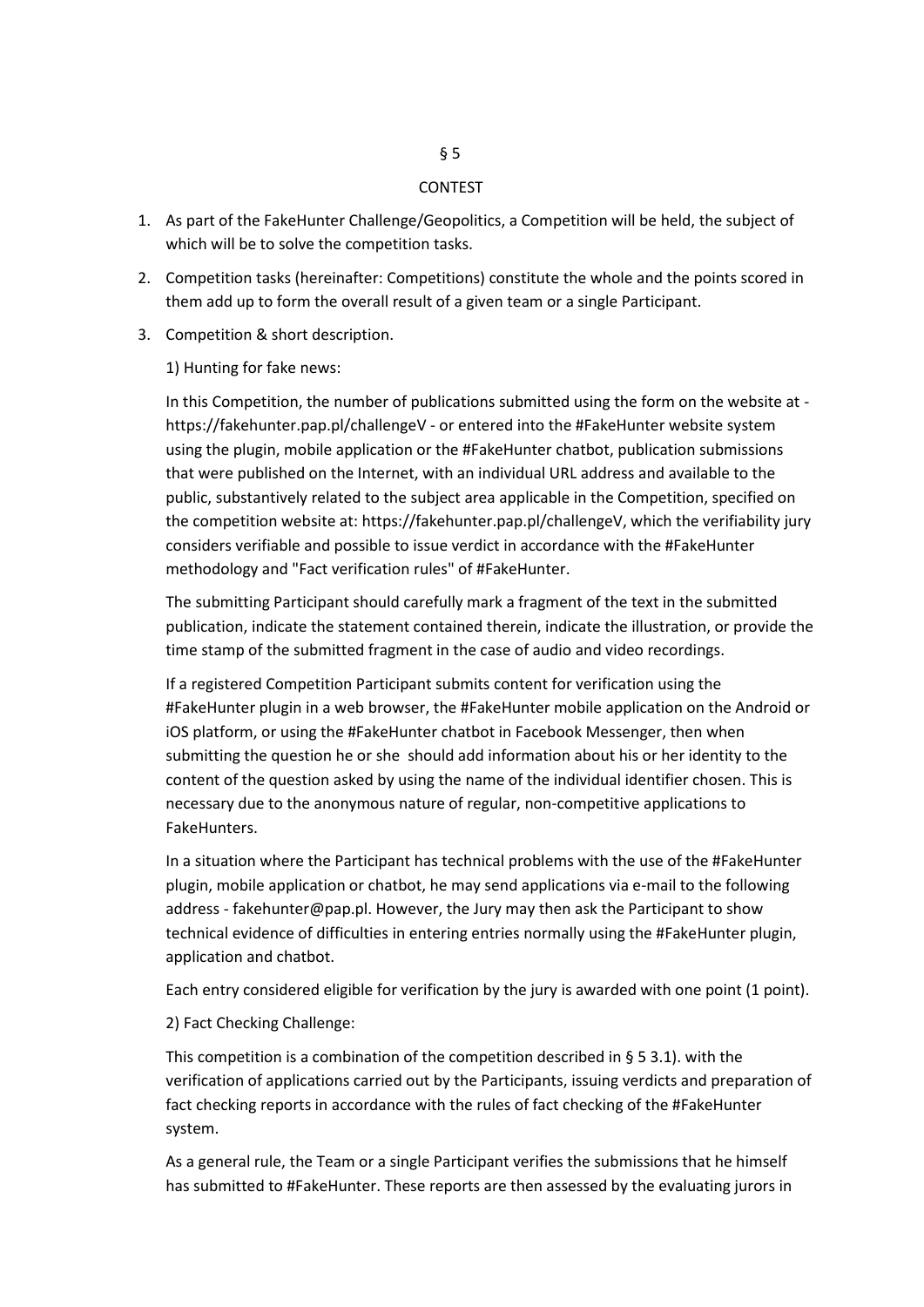terms of whether they meet the substantive requirements for publication in FakeHunter, in accordance with the "Fact verification rules" available on the website - fakehunter.pap.pl, in the format of fact-checking reports published on the #FakeHunter website , i.e. with the source of the material being verified, the subject of verification in the form of a question about a specific fact given in the submitted publication, fact-checking verdict, discussion explaining the verdict and providing the sources on the basis of which the verdict would be made.

Both applications and reports verifying them must refer to the thematic areas defined in the Competition and published on the website - [https://fakehunter.pap.pl/challengeV.](https://fakehunter.pap.pl/challengeV)

The participant prepares and submits the fact-checking report using the form on the Competition website. He can also send it to the e-mail address fakehunter@pap.pl, using the template provided by the Organizers in the form of a text file, compatible with the format of fact checking reports published on the #FakeHunter website [\(https://fakehunter.pap.pl\)](https://fakehunter.pap.pl/).

The fact-checking report approved by the jury for publication gives the Participant 6 points in addition to the previously awarded point for a verifiable application (6 points).

- 4. The competition has specific thematic areas to which the applications and reports described in sec. 3 of this paragraph. Thematic areas will be announced to all interested parties on the FakeHunter Challenge website at https://fakehunter.pap.pl/challengeV. The competition jury reserves the right to reject an application if it is deemed to fall outside the scope of the thematic categories.
- 5. The information submitted in the Competition for factual verification may not be older than 1 year, which means that the reported and / or verified information is not dated earlier than March 24th, 2021, nor is it in any way a reference, repetition or reminder etc. for information prior to the cut-off date indicated.
- 6. Submissions that duplicate topics, articles and information that have already been subject to fact checking on #FakeHunter or other fact checking sites will not be considered. If duplicates of this type are repeated in the entries of a Contestant or team, that Contestant or the team will be disqualified.
- 7. Submissions duplicating the Participant's previous entries, that is, completely and unambiguously duplicating the topics and sources (URLs) of the entries, will not be scored by the Jury. In the event of a flagrantly repeated multiple duplication of entries by a Participant or a team, the Jury may decide to disqualify him / her.
- 8. The fact checking reports prepared by the Participants and the teams will be checked by the Jury for duplication of content from other fact checking and articles on a given topic available on the Internet. In the event that the jury decides that the fact checking report prepared by the Participant or the team has the signs of illegal copying or plagiarism, the Participant or the team will be disqualified.
- 9. Due to the nature of the applications accepted in the Competition, which are described in § 5 section 3 point 1) an Internet publication with an individual URL address is understood as one competition application. If the same Participant re-submits a publication with the same URL address with a differently formulated question and / or concerning a different part of the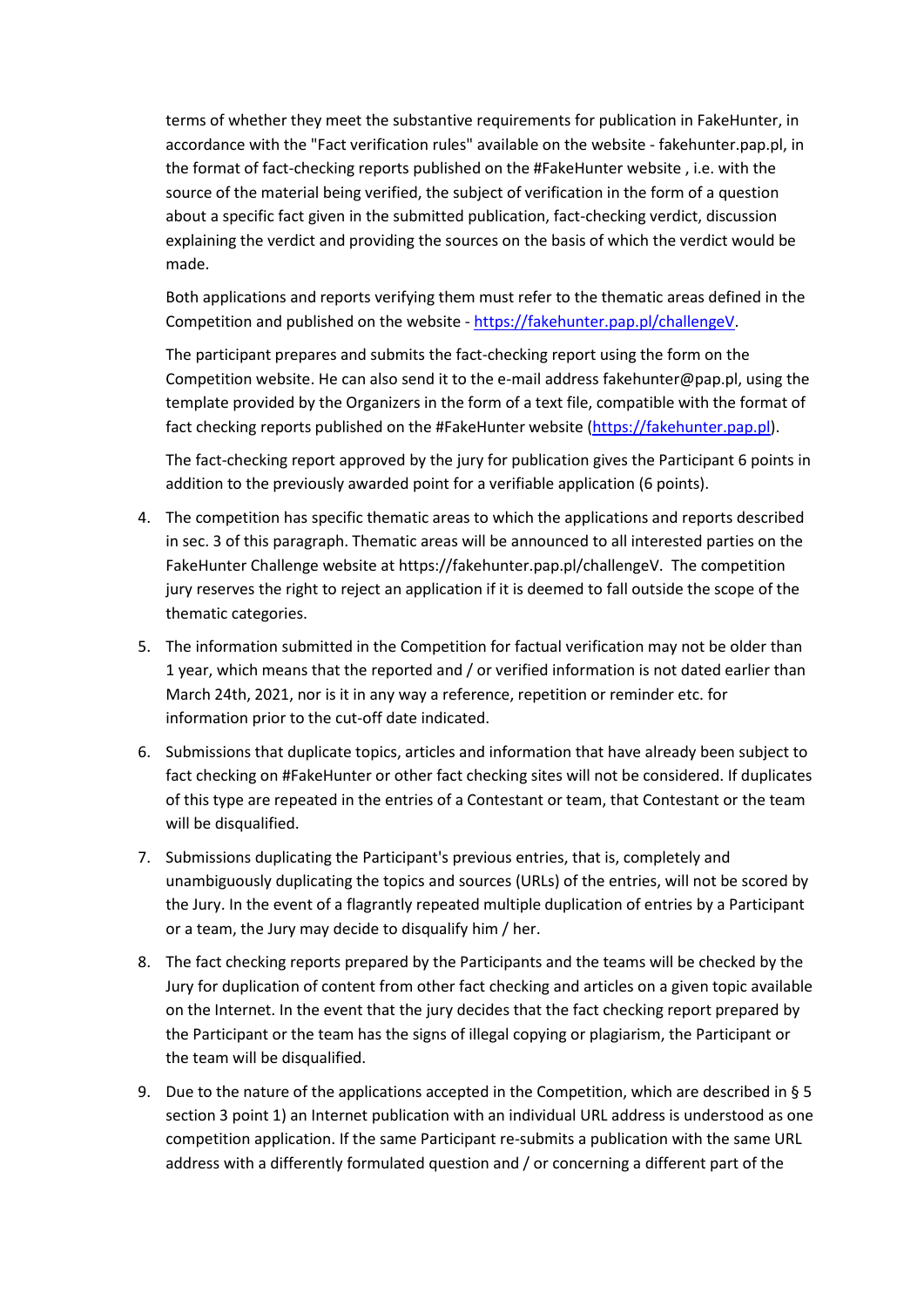previously submitted publication, such application will not be recognized and will not be scored.

### § 6

## JURY AND CRITERIA FOR EVALUATION AND CHOICE OF WINNERS

- 1. The results of the competition are assessed by a jury consisting of at least 3 members. Jury members are selected by the Organizer. The composition of the jury will be published on the websit[e https://fakehunter.pap.pl/challengeV](https://fakehunter.pap.pl/challengeV), no later than on the day of the FakeHunter Challenge/Geopolitics.
- 2. When assessing the results of the work and activities of the teams, the jury will be guided by:
	- a) FakeHunter system fact verification rules available at https://fakehunter.pap.pl;
	- b) the FakeHunter Challenge/Geopolitics Regulations;
	- c) Provisions of generally applicable law in Poland.
- 3. The jury's decisions are made by simple majority of votes. In the event of an equal number of votes, the decision of the chairman of the jury, elected by the members of the jury from among his team before the start of the Competition, is binding.
- 4. The jury works from the start of the FakeHunter Challenge/Geopolitics until the complaint procedure described in § 4 of the Regulations is exhausted.

## § 7

#### AWARDS

- 1. The Organizer will award prizes to the three participants or teams who have received the highest scores from the jury.
- 2. The prizes in the Competition may be in kind or cash prizes.
- 3. The list of material and cash prizes will be available on the website <https://fakehunter.pap.pl/challengeV>- no later than on the day of the Competition commencement.
- 4. The offered prizes are not subject to exchange for cash prizes, other prizes or cash equivalent.
- 5. The prizes are funded by the Partners and the Organizer of the FakeHunter Challenge/Geopolitics.
- 6. The Regulations provide for prizes only for the three winning Participants or teams, however, the Partners and the Organizer reserve the right to award distinctions and additional material or financial prizes for specific teams or individual Participants, whose work and contribution will be considered particularly valuable or otherwise stand out by the Organizer or by the jury.
- 7. The award ceremony will take place after the completion of the FakeHunter Challenge/Geopolitics, not later than two weeks after the awarded Participant or the team provided the data enabling the award to be transferred.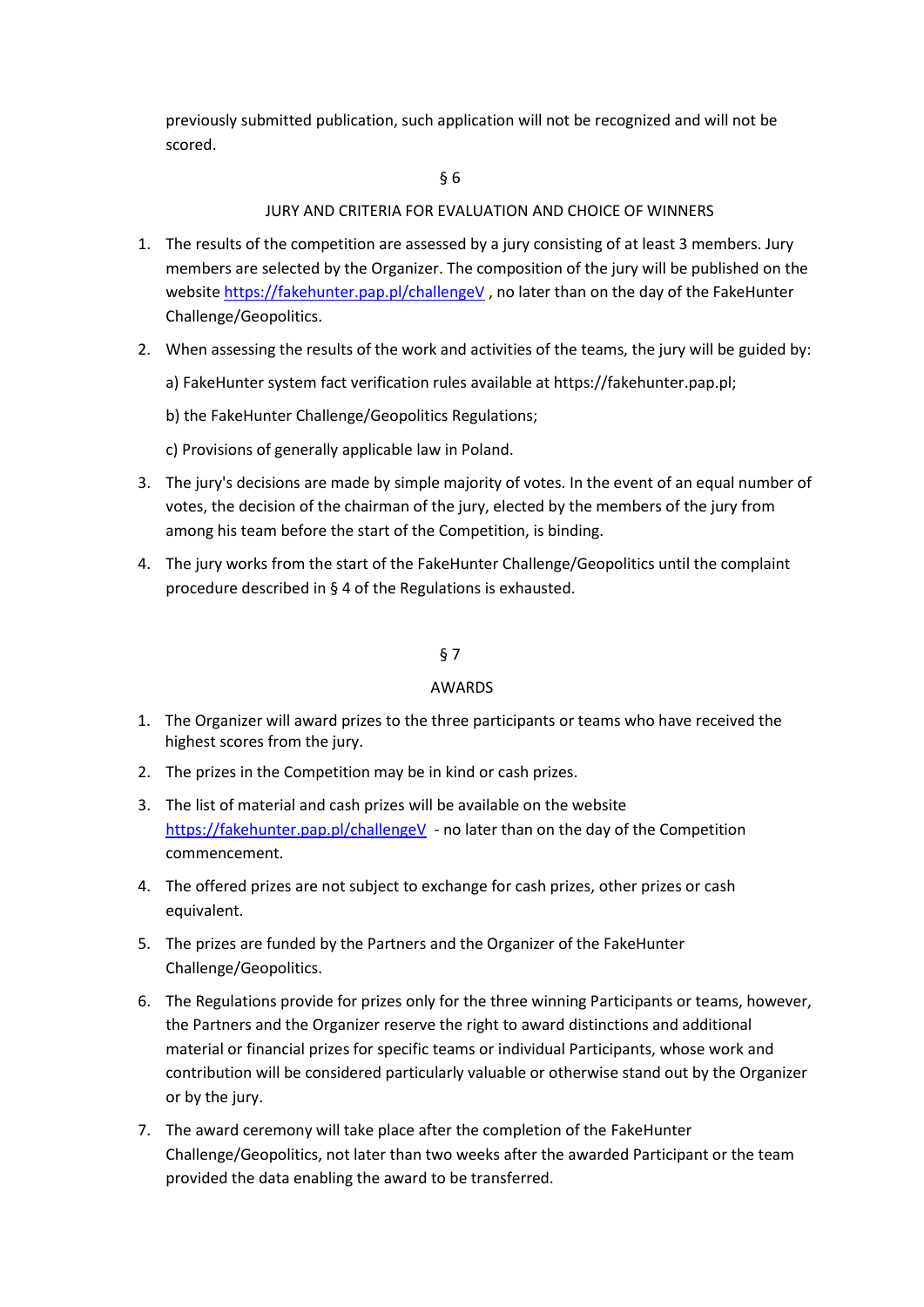- 8. The results and the winning and distinguished solutions may be presented on the websites of each Organizer and Partners.
- 9. Application of the Participants to collect the prize from the Organizer may take place in any possible form, in a way that allows for the identification of the Participant and indicates the basis for applying for the award.
- 10. Cash prizes will be transferred to the bank accounts indicated by the Participants within 14 days of the Participants of a given Competition reporting the prize. The material prizes will be sent by courier to the Participants immediately after the Competition results are announced. Awards in FakeHunter Challenge/Geopolitics are taxable in accordance with the provisions of Polish law.

## § 8

PERSONAL DATA OF THE COMPETITION PARTICIPANTS AND INTELLECTUAL PROPERTY

- 1. The owners of all subjective intellectual property rights to works and works created during the FakeHunter Challenge/Geopolitics are the Participants.
- 2. The participant declares that he or she is the author or co-author of all works made during the FakeHunter Challenge/Geopolitics and that these works do not infringe any rights of third parties.
- 3. The Participant declares that he or she bears all responsibility for claims of third parties against the Organizer and Partners that would arise in connection with participation in the FakeHunter Challenge/Geopolitics.
- 4. It is forbidden to include illegal, controversial and other content in the competition entries that could be badly received, in particular:
	- a) pornographic,
	- b) disgusting,
	- c) calling to racial, religious or other hatred,
	- d) promoting narcotic drugs
- 5. The personal data of the Participants will be processed in accordance with the provisions of Regulation (EU) 2016/679 of the European Parliament and of the Council of 27 April 2016 on the protection of individuals with regard to the processing of personal data and on the free movement of such data, and repealing Directive 95 / 46 / EC and the Act of May 10, 2018 on the protection of personal data. The administrator of the Participants' personal data is the Polish Press Agency.
- 6. The personal data of the Participants will be processed only for the purposes related to carrying out the FakeHunter Challenge/Geopolitics, including the purpose of issuing prizes and settling any tax liabilities related to their issuance. Participants' personal data will be processed by the Organizer and transferred to the appropriate Tax Office and courier, and may also be transferred to other authorized bodies, on the basis of relevant legal provisions, and also to IT service providers and IT system suppliers.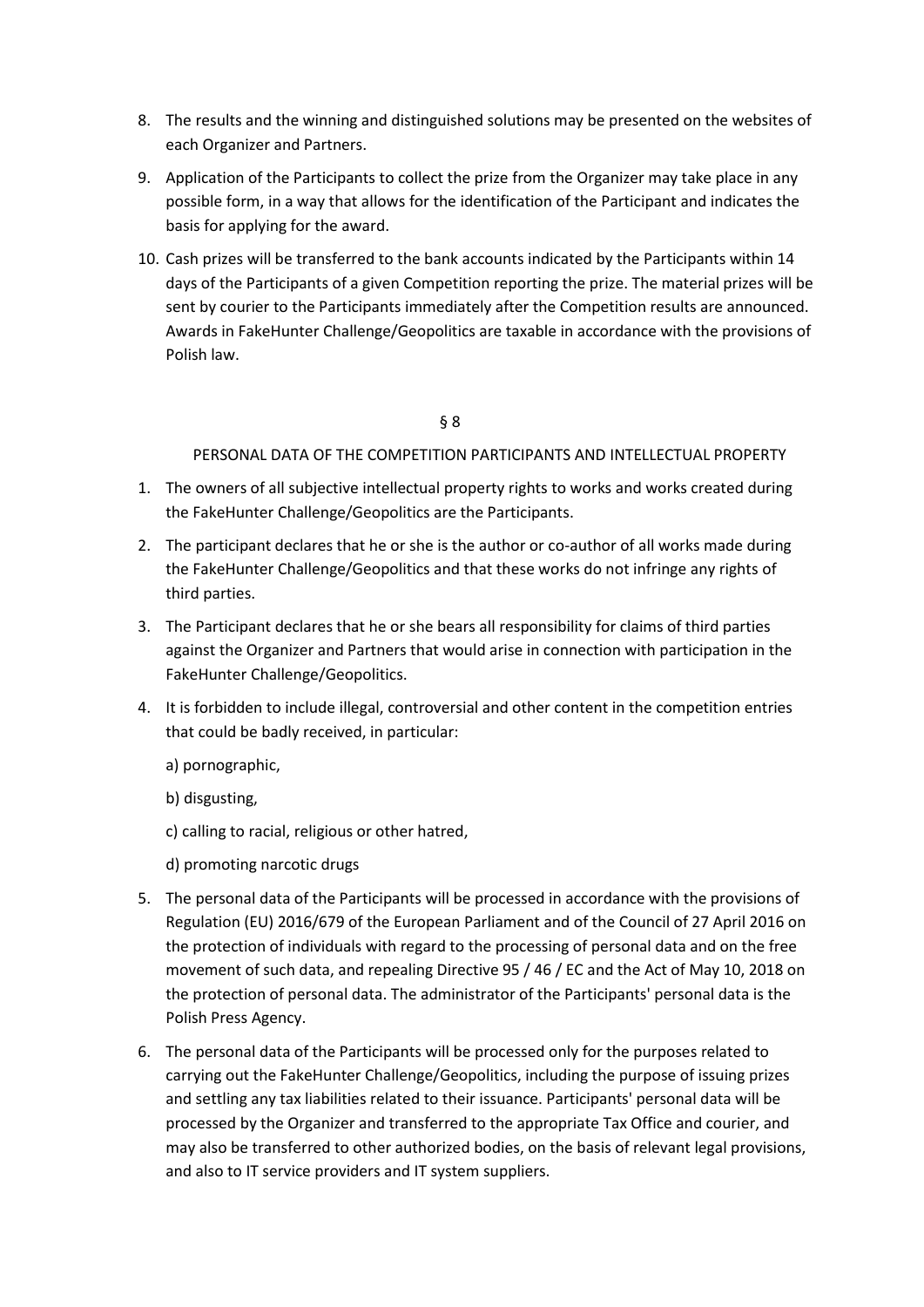- 7. Providing personal data is voluntary, but it is necessary to participate in the FakeHunter Challenge/Geopolitics in order to receive the award and fulfill tax obligations. Each Participant has the right to withdraw consent to the processing of personal data by submitting a relevant request electronically to the Organizer. The submission of a declaration of withdrawal of consent to the processing of personal data by the Participant during the FakeHunter Challenge/Geopolitics will be considered the Participant's withdrawal from the Competition. Withdrawal of consent that prevents the Participant from being handed over the prize entitles the Organizer to refuse to issue it. Withdrawal of consent does not affect the lawfulness of the processing which was carried out on the basis of the consent of the Participant before its withdrawal. Regardless of the processing of the Participant's personal data on the basis of his/her consent or his/her legal representative / legal guardian, the administrator may also process personal data for the purpose of establishing, investigating or defending against claims, if the claims relate to the Competition. For this purpose, the controller may process personal data based on its legitimate interest, consisting in establishing, investigating or defending against claims in proceedings before courts or state authorities. The participant has the right to access the data, including obtaining a copy, rectifying incorrect and completing incomplete personal data, requesting their removal, restriction of processing, objecting to processing and transferring them to another data administrator. The participant also has the right to lodge a complaint with the President of the Office for Personal Data Protection. Personal data will be processed for the abovementioned purposes for the period until the Participant is given the award for the purposes of its issuance, and then after its issuance for the period required by the relevant tax law, i.e. for a period of 5 years from the end of the calendar year in which the award was issued. the award for the purposes of settling tax liabilities related to its issuance, including a possible tax audit. The administrator does not transfer personal data to a third country or an international organization, as defined in § 8 point 5 of the Regulations.
- 8. By participating in the FakeHunter Challenge/Geopolitics, the Participant grants the Organizer an irrevocable, unlimited in time and free of charge right to multiple use of photos and videos with his image and voice and the content of his speech and results of competition works without the need to approve them each time. The consent covers the use, recording, processing and reproduction of photos and videos taken via any medium, including by Partners, only for the purposes related to the FakeHunter Challenge/Geopolitics.

## § 9

## FINAL PROVISIONS

- 1. During registration, the Participants submit a declaration that they have read and accepted the Regulations. Acceptance of the Regulations is a requirement for registration, and thus all conditions for participation in the FakeHunter Challenge/Geopolitics.
- 2. Participants of the FakeHunter Challenge/Geopolitics are required to comply with the provisions of these Regulations.
- 3. Participants who, despite being called to stop breaking the provisions of the Regulations, do not comply with the Organizer's instructions, and in particular pose a danger to other